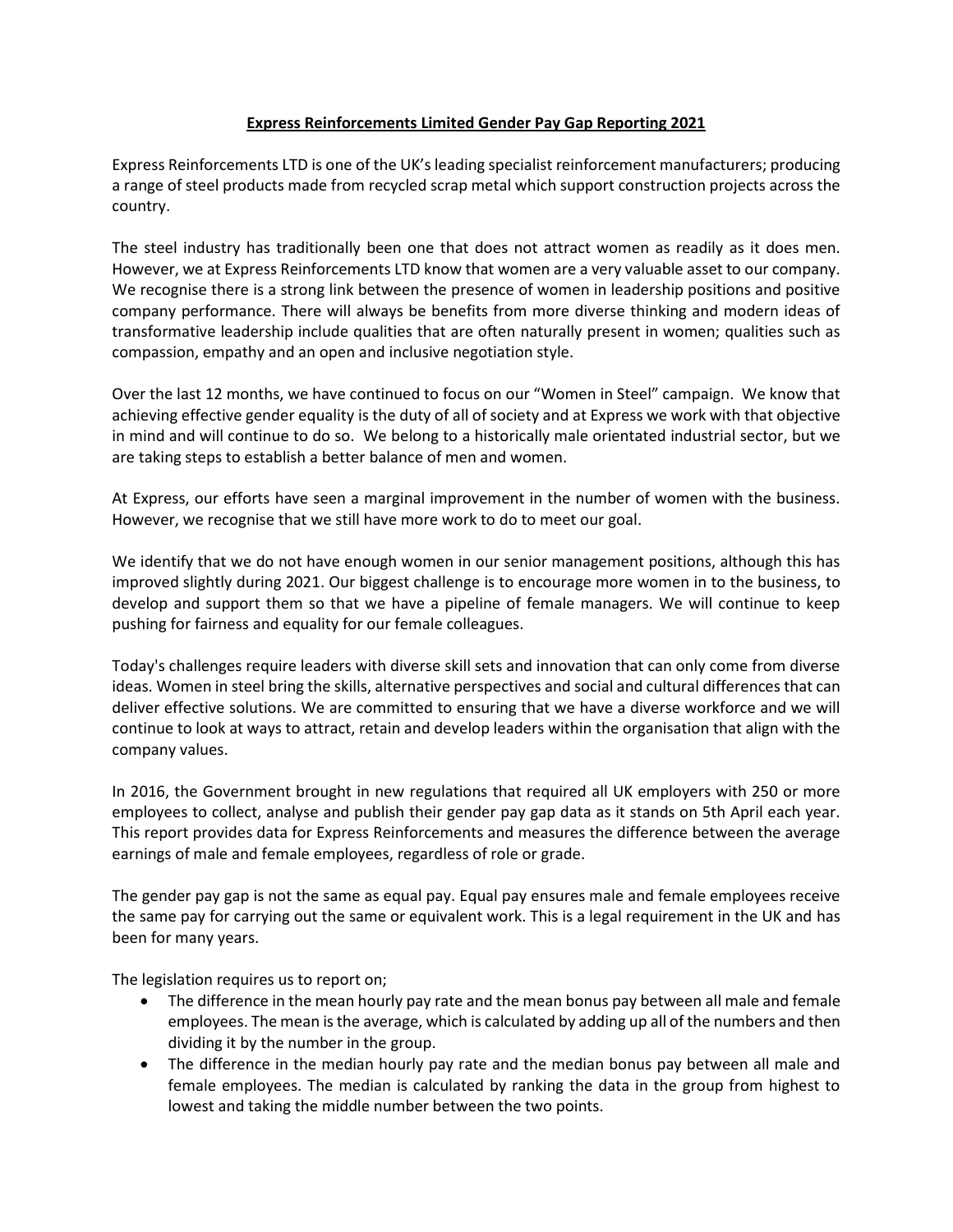- The proportion of male and female employees that receive a bonus.
- The proportion of male and female employees in each pay quartile. The pay quartiles are calculated by ordering the data from the highest to lowest and then dividing the data into four equal parts.

## **Gender Pay Gap Results**

# **Gender Pay Gap**

# **2021**

Mean gender pay gap is 18.17% Median gender Pay gap is 17.23%



The mean gender pay gap has improved by 2.42% from 20.59% in 2020 to 18.17% in 2021. However the median gender pay gap has slightly increased from 16.69% in 2020 to 17.23% in 2021

Our gender pay gap exists in part due to the following;

- Shift premiums the hourly pay rate for each employee (as required by the legislation) includes base salary, as well as other allowances such as shift premiums. A high percentage of employees working shifts, which attract a premium, are male.
- Production bonus the hourly rate for each employee (as required by the legislation) includes bonus. Many of the production-based positions within Express Reinforcements LTD include a productivity bonus, with a high percentage of employees working in these positions being male.

At Express Reinforcements LTD we make sure that employees in similar roles are paid fairly by using a recognised job evaluation scheme (Hay).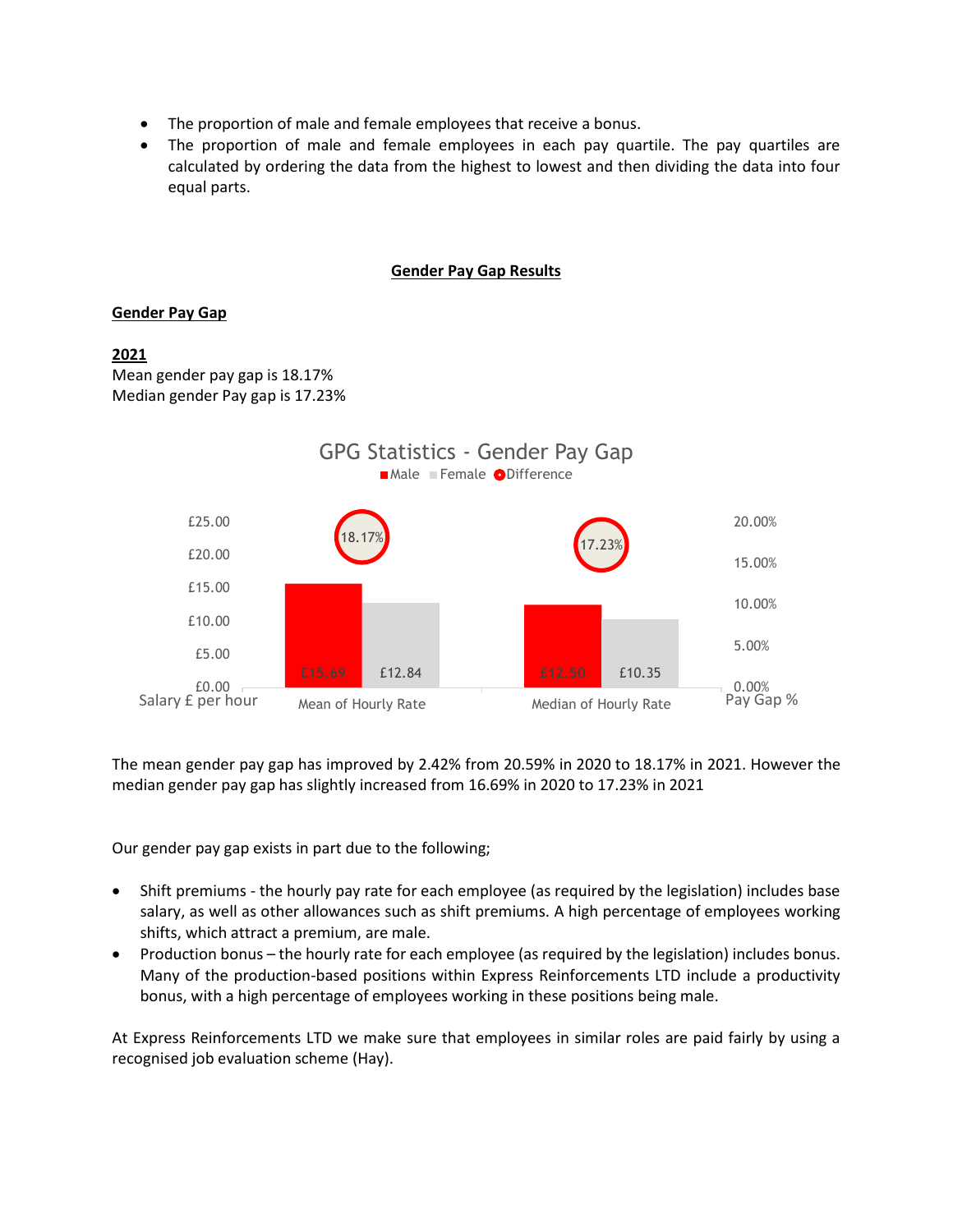# **Gender Bonus Gap**

# **2021**

Mean gender bonus gap is 80.2%

Median gender bonus gap is 78.9%.

13.3% of female employees receive a bonus compared to 55.8% of male employees.



A larger proportion of male employees are in receipt of productivity bonus whereas a smaller number of females are operating in these roles.

13.33%

Upper Middle Upper Middle Lower Lower

76.67%

23.33%

6.67%

# **Gender in each quartile**

0%

20%



6.90%

# **2021**